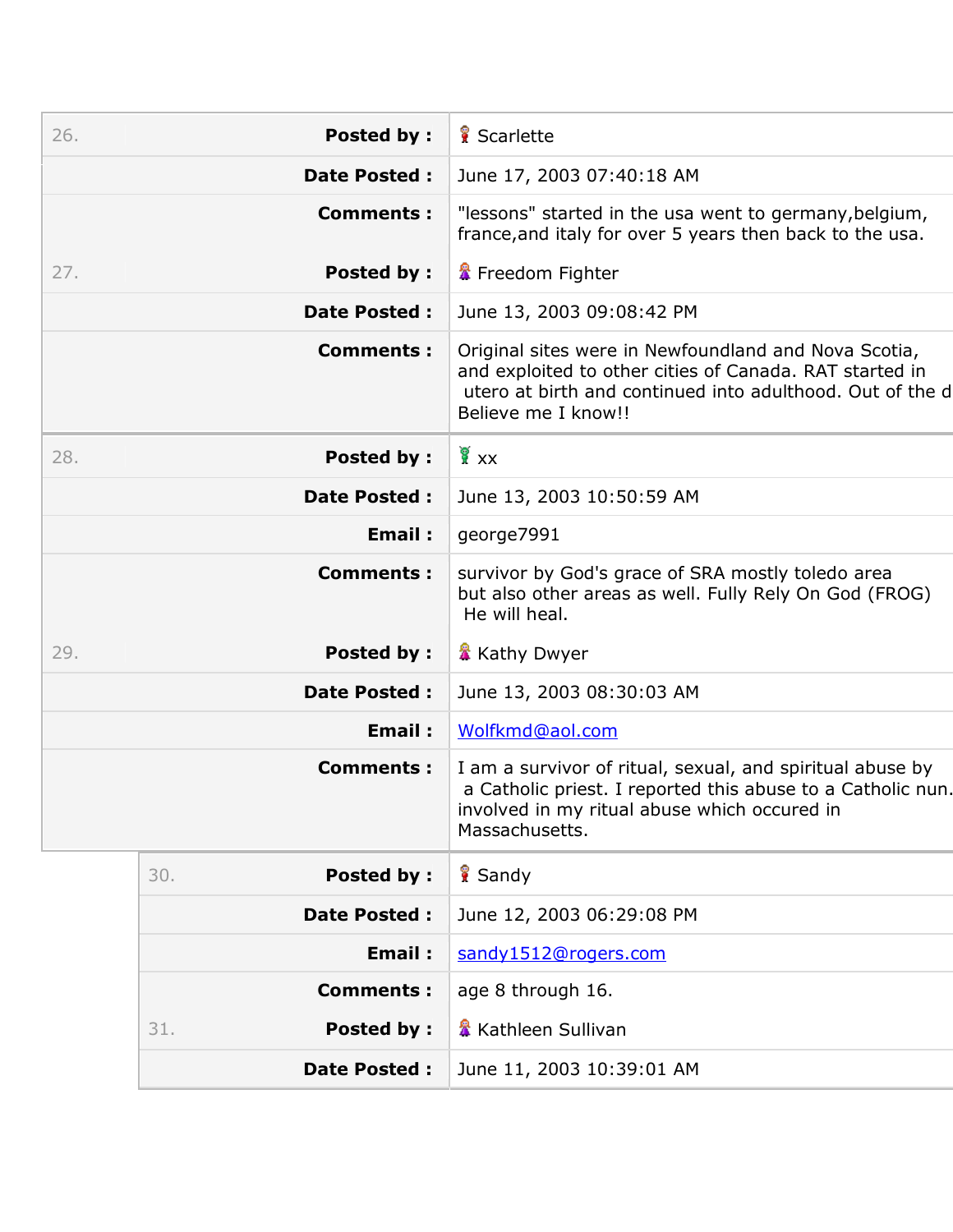| <b>Website URL:</b>      | www.kathleen-sullivan.com                                                                                                                                                                                                                                                                                                                                                                                                                                                                                                                                                                                                                                                                                                                                                                                                                                                                      |
|--------------------------|------------------------------------------------------------------------------------------------------------------------------------------------------------------------------------------------------------------------------------------------------------------------------------------------------------------------------------------------------------------------------------------------------------------------------------------------------------------------------------------------------------------------------------------------------------------------------------------------------------------------------------------------------------------------------------------------------------------------------------------------------------------------------------------------------------------------------------------------------------------------------------------------|
| <b>Comments:</b>         | I encountered ritual abuse and more, in many different<br>parts of the country over a period of more than 30 years.<br>Reading, Pennsylvania, and especially occurred in<br>Atlanta and north Georgia - particularly in Powder<br>Springs, Cobb County, Georgia (Aryan ritual abuse<br>and pedophile/weapons/drug black-marketing). I also<br>encountered a lot of this kind of criminal activity in<br>Washington, DC, New York City, and Miami and the<br>Florida Keys. I am also a survivor of alleged CIA<br>mind-control and was used to do criminal activities,<br>in controlled alter-states, for quite a few agencies and<br>organizations. I believe the existence of ritual abuse is<br>being covered-up because certain agencies have<br>recruited dissociated RA survivors, like me, to do<br>crimes for them in amnesic alter-states. I call this<br>mentally controlled slavery. |
| <b>Posted by:</b><br>32. | 8 svali                                                                                                                                                                                                                                                                                                                                                                                                                                                                                                                                                                                                                                                                                                                                                                                                                                                                                        |
| <b>Date Posted:</b>      | June 09, 2003 07:51:21 AM                                                                                                                                                                                                                                                                                                                                                                                                                                                                                                                                                                                                                                                                                                                                                                                                                                                                      |
| Email:                   | svali@cyberlane.net                                                                                                                                                                                                                                                                                                                                                                                                                                                                                                                                                                                                                                                                                                                                                                                                                                                                            |
| <b>Website URL:</b>      | suite 101.com                                                                                                                                                                                                                                                                                                                                                                                                                                                                                                                                                                                                                                                                                                                                                                                                                                                                                  |
| <b>Comments:</b>         | My abuse occurred in Alexandria, VA and the greater<br>Washington, DC area. Everyone I knew in the group<br>adhered to a Luciferian belief system, that going<br>through the steps of discipline would bring greater<br>enlightenment. They believed that there were levels<br>of development and enlightenment with different levels<br>in the spiritual dimensions. They used pain and torture<br>to "help" people reach these levels. While RAT is<br>prevalent in the US it is highly prevalent in Europe.<br>I experienced my worst abuse in Germany, France<br>and the UK.                                                                                                                                                                                                                                                                                                               |
| <b>Posted by:</b><br>33. | 鞏 Vi                                                                                                                                                                                                                                                                                                                                                                                                                                                                                                                                                                                                                                                                                                                                                                                                                                                                                           |
| Date Posted :            | June 06, 2003 09:02:59 AM                                                                                                                                                                                                                                                                                                                                                                                                                                                                                                                                                                                                                                                                                                                                                                                                                                                                      |
| <b>Comments:</b>         | none                                                                                                                                                                                                                                                                                                                                                                                                                                                                                                                                                                                                                                                                                                                                                                                                                                                                                           |
| <b>Posted by:</b><br>34. | 魯 DD                                                                                                                                                                                                                                                                                                                                                                                                                                                                                                                                                                                                                                                                                                                                                                                                                                                                                           |
| Date Posted :            | May 31, 2003 06:40:17 PM                                                                                                                                                                                                                                                                                                                                                                                                                                                                                                                                                                                                                                                                                                                                                                                                                                                                       |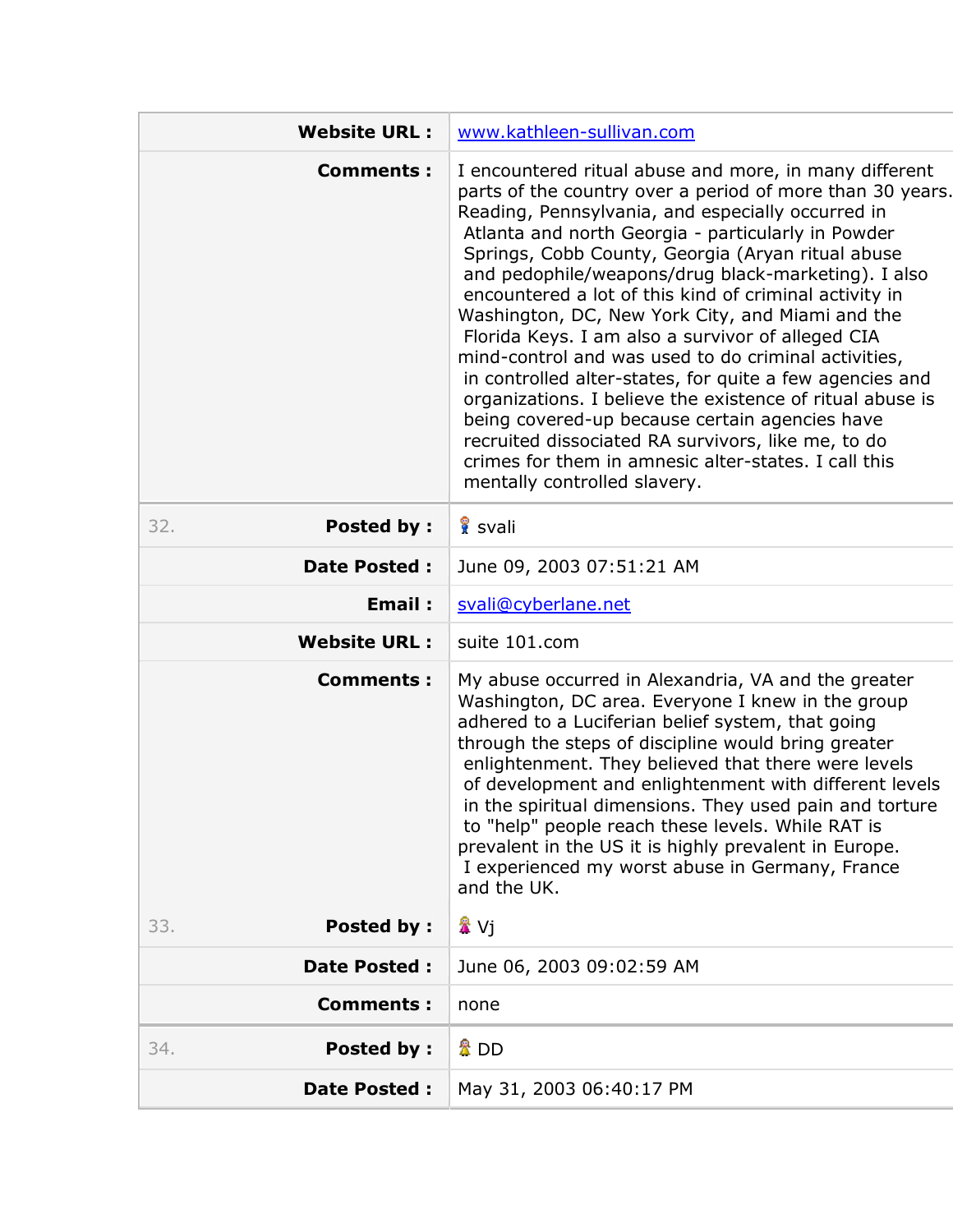|     | <b>Comments:</b>    | Pensacola W also coast of FI                                                                                                                         |
|-----|---------------------|------------------------------------------------------------------------------------------------------------------------------------------------------|
| 35. | <b>Posted by:</b>   | 8 Sophie                                                                                                                                             |
|     | <b>Date Posted:</b> | May 30, 2003 09:40:07 AM                                                                                                                             |
|     | Email:              | lou_mj@hotmail.com                                                                                                                                   |
|     | <b>Comments:</b>    | Long term incest, ritual abuse torture. satanism,<br>bestiality, pornography, juvenil prostitution. Dissociative<br>memory. Eleven years of therapy. |
| 36. | <b>Posted by:</b>   | <b>P</b> David Mayer                                                                                                                                 |
|     | <b>Date Posted:</b> | May 26, 2003 06:20:31 PM                                                                                                                             |
|     | <b>Website URL:</b> | http://www.didsrasurvivors.com                                                                                                                       |
|     | <b>Comments:</b>    | At approximately age two I endured SRA and RAT at<br>Medicine Hat, Alberta and then again at 41 at Brooks,<br>Alberta.                               |
| 37. | <b>Posted by:</b>   | <b>■</b> Jenny                                                                                                                                       |
|     | <b>Date Posted:</b> | May 22, 2003 12:58:45 PM                                                                                                                             |
|     | <b>Comments:</b>    | I was abused by my father and a satanic cult in<br>San Bernardino County, California, and possibly the Bay                                           |
| 38. | <b>Posted by:</b>   | <b>&amp;</b> christina                                                                                                                               |
|     | <b>Date Posted:</b> | May 19, 2003 09:43:51 PM                                                                                                                             |
|     | <b>Email:</b>       | hiddensecrets2002@hotmail.com                                                                                                                        |
|     | <b>Website URL:</b> | earthlink                                                                                                                                            |
|     | <b>Comments:</b>    | Perth, the City of Light.                                                                                                                            |
| 39. | <b>Posted by:</b>   | kathy                                                                                                                                                |
|     | <b>Date Posted:</b> | May 19, 2003 12:00:01 AM                                                                                                                             |
|     | <b>Email:</b>       | panseymom@hotmail.com                                                                                                                                |
|     | <b>Comments:</b>    | West Valley, Murray, Riverton, Vernal Utah                                                                                                           |
| 40. | <b>Posted by:</b>   | <b>A</b> Dyanne                                                                                                                                      |
|     |                     |                                                                                                                                                      |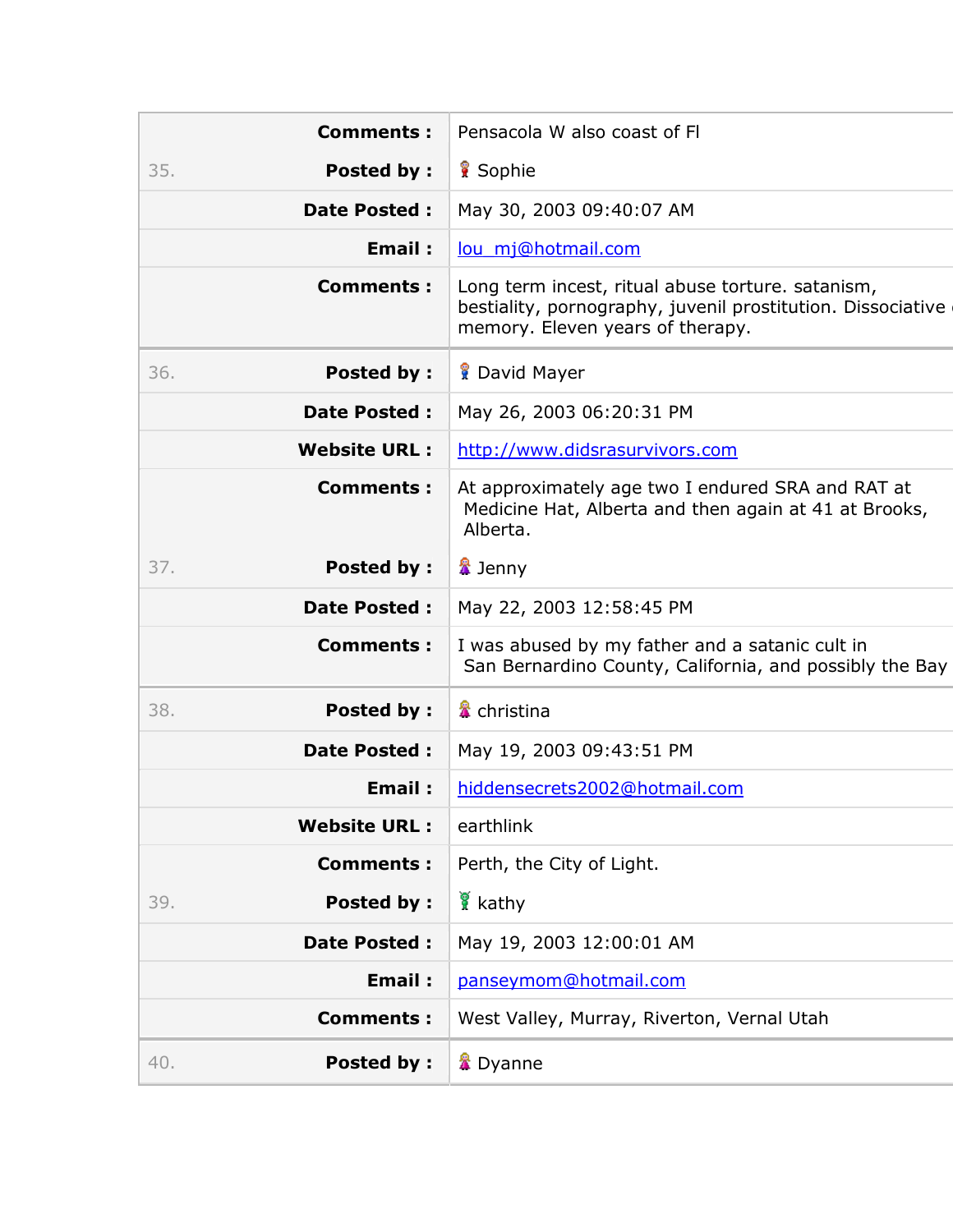| <b>Date Posted:</b>      | May 17, 2003 05:07:36 AM                                                                                   |
|--------------------------|------------------------------------------------------------------------------------------------------------|
| Email:                   | dyandall2@yahoo.com                                                                                        |
| <b>Comments:</b>         | children do not lie about ritual abusebelieve the<br>children                                              |
| <b>Posted by:</b><br>41. | & MM                                                                                                       |
| <b>Date Posted:</b>      | May 14, 2003 04:38:07 PM                                                                                   |
| Email:                   | rkar@twave.net                                                                                             |
| <b>Comments:</b>         | Piedmont NC                                                                                                |
| 42.<br><b>Posted by:</b> | & theresia kusmiadi                                                                                        |
| <b>Date Posted:</b>      | May 14, 2003 11:14:23 AM                                                                                   |
| Email:                   | theresiakusmiadi@yahoo.com                                                                                 |
| <b>Comments:</b>         | like to join the movement                                                                                  |
| <b>Posted by:</b><br>43. | laura                                                                                                      |
| <b>Date Posted:</b>      | May 10, 2003 08:10:39 PM                                                                                   |
| <b>Comments:</b>         | Cleveland, OH and Miami, Fl. Ritual abuse and mind<br>control.                                             |
| 44.<br><b>Posted by:</b> | <b>■</b> Carrie Dawn                                                                                       |
| <b>Date Posted:</b>      | May 08, 2003 06:35:15 PM                                                                                   |
| Email:                   | carriedawn@ritualabuse.net                                                                                 |
| <b>Website URL:</b>      | http://www.ritualabuse.net                                                                                 |
| <b>Comments:</b>         | My abuse was predominantly in Southern California.<br>But also in Nevada, Washington D.C., and in Germany. |
| <b>Posted by:</b><br>45. | 魯 KR                                                                                                       |
| <b>Date Posted:</b>      | April 29, 2003 07:24:45 PM                                                                                 |
| <b>Comments:</b>         | Bryan, TX                                                                                                  |
| <b>Posted by:</b><br>46. | <b>E</b> KR                                                                                                |
| Date Posted :            | April 29, 2003 07:24:28 PM                                                                                 |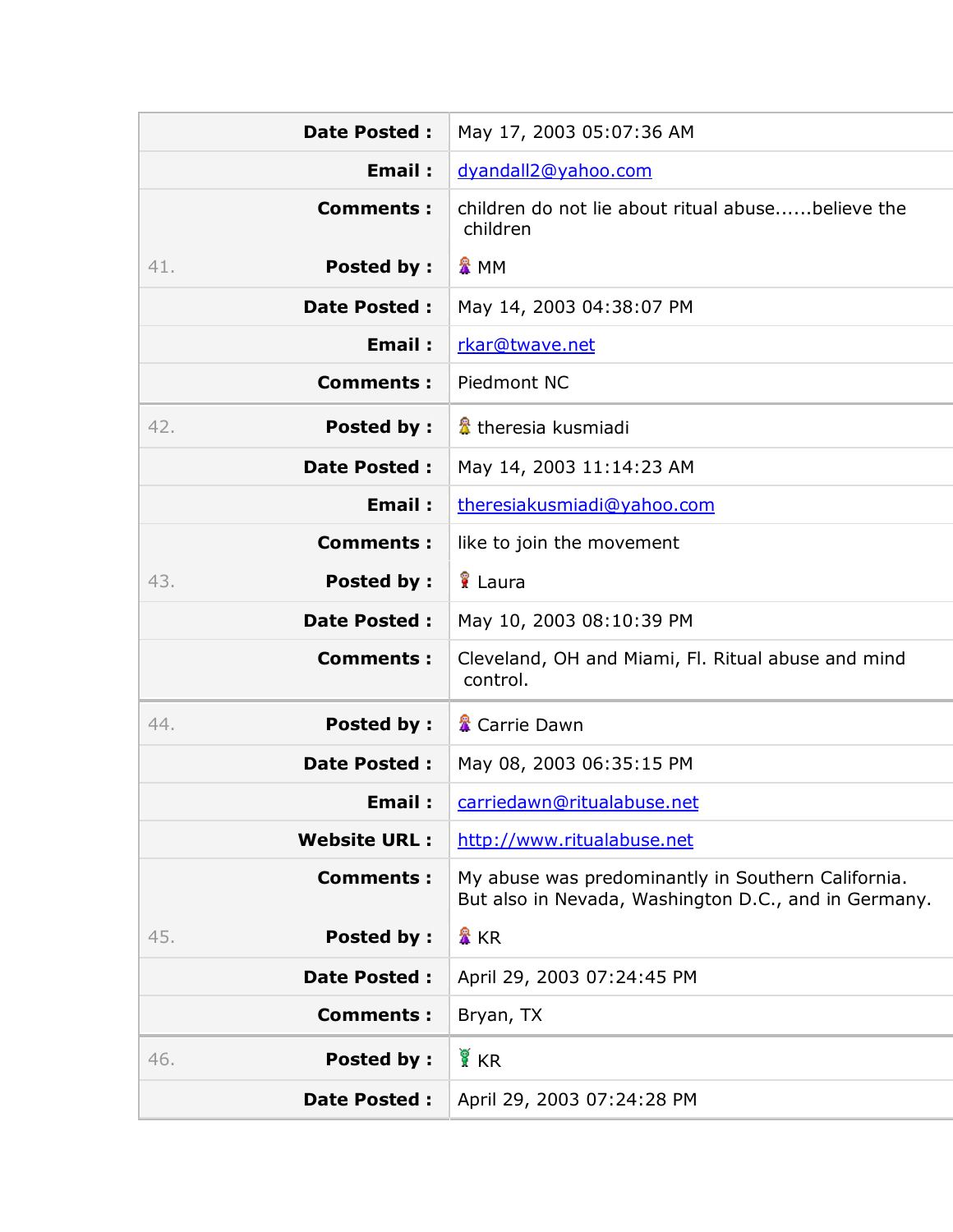|                          | <b>Comments:</b>                                                                                                                                                                                                            |                                                                                                                                            | Byromville GA, Warner Robins GA, Cairo GA, St.<br>Simons Island, GA |  |
|--------------------------|-----------------------------------------------------------------------------------------------------------------------------------------------------------------------------------------------------------------------------|--------------------------------------------------------------------------------------------------------------------------------------------|---------------------------------------------------------------------|--|
| 47.                      | <b>Posted by:</b>                                                                                                                                                                                                           | <b>R</b> Spaz                                                                                                                              |                                                                     |  |
|                          | <b>Date Posted:</b>                                                                                                                                                                                                         |                                                                                                                                            | April 28, 2003 03:49:39 PM                                          |  |
|                          | <b>Comments:</b>                                                                                                                                                                                                            |                                                                                                                                            | Maniitoulin Island                                                  |  |
| 48.                      | <b>Posted by:</b>                                                                                                                                                                                                           | <sup>量</sup> Karen                                                                                                                         |                                                                     |  |
|                          | <b>Date Posted:</b>                                                                                                                                                                                                         |                                                                                                                                            | April 28, 2003 01:47:27 AM                                          |  |
| <b>Website URL:</b>      |                                                                                                                                                                                                                             |                                                                                                                                            | http://www.reachingforthelight4u.de.vu/                             |  |
| <b>Comments:</b>         |                                                                                                                                                                                                                             | it wans 't only the area of Germany<br>(former West-Germany), also covered Holland,<br>Denmark, Belgium. The main was in Germany.<br>Karen |                                                                     |  |
| 49.                      | <b>Posted by:</b>                                                                                                                                                                                                           |                                                                                                                                            | <b>A</b> rosalie Molinas                                            |  |
|                          | <b>Date Posted:</b>                                                                                                                                                                                                         | April 26, 2003 08:52:34 AM                                                                                                                 |                                                                     |  |
| Email:                   |                                                                                                                                                                                                                             | victorbooth1987@yahoo.com                                                                                                                  |                                                                     |  |
| <b>Comments:</b>         |                                                                                                                                                                                                                             |                                                                                                                                            |                                                                     |  |
| 50.<br><b>Posted by:</b> |                                                                                                                                                                                                                             |                                                                                                                                            | <b>f</b> rosalie Molinas                                            |  |
|                          | <b>Date Posted:</b>                                                                                                                                                                                                         |                                                                                                                                            | April 26, 2003 08:35:28 AM                                          |  |
|                          |                                                                                                                                                                                                                             | Email:                                                                                                                                     | victorbooth1987@yahoo.com                                           |  |
|                          | <b>Comments:</b>                                                                                                                                                                                                            |                                                                                                                                            | New York City, new york state.                                      |  |
| Posted by:<br>26.        | Scarlette                                                                                                                                                                                                                   |                                                                                                                                            |                                                                     |  |
| <b>Date Posted:</b>      | June 17, 2003 07:40:18 AM                                                                                                                                                                                                   |                                                                                                                                            |                                                                     |  |
| <b>Comments:</b>         | "lessons" started in the usa went to germany, belgium, france, and italy<br>for over 5 years then back to the usa.                                                                                                          |                                                                                                                                            |                                                                     |  |
| Posted by:<br>27.        | Freedom Fighter                                                                                                                                                                                                             |                                                                                                                                            |                                                                     |  |
| <b>Date Posted:</b>      | June 13, 2003 09:08:42 PM                                                                                                                                                                                                   |                                                                                                                                            |                                                                     |  |
| <b>Comments:</b>         | Original sites were in Newfoundland and Nova Scotia, and<br>exploited to other cities of Canada. RAT started in utero at birth<br>and continued into adulthood. Out of the darkness comes the light.<br>Believe me I know!! |                                                                                                                                            |                                                                     |  |
| <b>Posted by:</b><br>28. | $\frac{1}{2}$ xx                                                                                                                                                                                                            |                                                                                                                                            |                                                                     |  |
|                          |                                                                                                                                                                                                                             |                                                                                                                                            |                                                                     |  |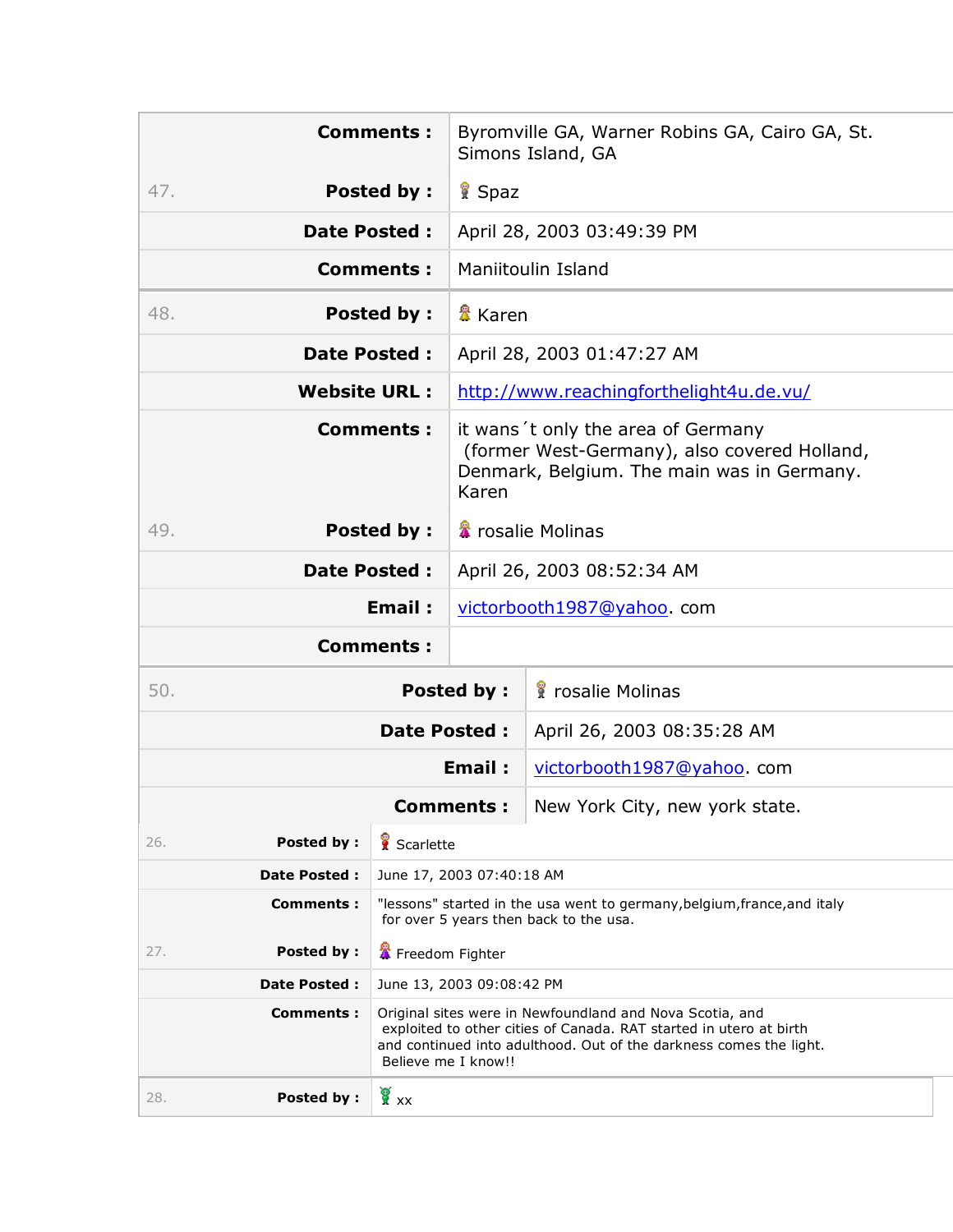| Date Posted :            | June 13, 2003 10:50:59 AM                                                                                                                                                                                                                                                                                                                                                                                                                                                                                                                                                                                                                                                                                                                                                                                                                                                                                     |   |
|--------------------------|---------------------------------------------------------------------------------------------------------------------------------------------------------------------------------------------------------------------------------------------------------------------------------------------------------------------------------------------------------------------------------------------------------------------------------------------------------------------------------------------------------------------------------------------------------------------------------------------------------------------------------------------------------------------------------------------------------------------------------------------------------------------------------------------------------------------------------------------------------------------------------------------------------------|---|
| Email:                   | george7991                                                                                                                                                                                                                                                                                                                                                                                                                                                                                                                                                                                                                                                                                                                                                                                                                                                                                                    |   |
| <b>Comments:</b>         | survivor by God's grace of SRA mostly toledo area but also<br>other areas as well. Fully Rely On God (FROG) He will heal.                                                                                                                                                                                                                                                                                                                                                                                                                                                                                                                                                                                                                                                                                                                                                                                     |   |
| Posted by:<br>29.        | <b>K</b> Kathy Dwyer                                                                                                                                                                                                                                                                                                                                                                                                                                                                                                                                                                                                                                                                                                                                                                                                                                                                                          |   |
| <b>Date Posted:</b>      | June 13, 2003 08:30:03 AM                                                                                                                                                                                                                                                                                                                                                                                                                                                                                                                                                                                                                                                                                                                                                                                                                                                                                     |   |
| Email:                   | Wolfkmd@aol.com                                                                                                                                                                                                                                                                                                                                                                                                                                                                                                                                                                                                                                                                                                                                                                                                                                                                                               |   |
| <b>Comments:</b>         | I am a survivor of ritual, sexual, and spiritual abuse by a<br>Catholic priest. I reported this abuse to a Catholic nun.<br>There were others involved in my ritual abuse which<br>occured in Massachusetts.                                                                                                                                                                                                                                                                                                                                                                                                                                                                                                                                                                                                                                                                                                  |   |
| <b>Posted by:</b><br>30. | Sandy                                                                                                                                                                                                                                                                                                                                                                                                                                                                                                                                                                                                                                                                                                                                                                                                                                                                                                         | м |
| <b>Date Posted:</b>      | June 12, 2003 06:29:08 PM                                                                                                                                                                                                                                                                                                                                                                                                                                                                                                                                                                                                                                                                                                                                                                                                                                                                                     |   |
| Email:                   | sandy1512@rogers.com                                                                                                                                                                                                                                                                                                                                                                                                                                                                                                                                                                                                                                                                                                                                                                                                                                                                                          |   |
| <b>Comments:</b>         | age 8 through 16.                                                                                                                                                                                                                                                                                                                                                                                                                                                                                                                                                                                                                                                                                                                                                                                                                                                                                             |   |
| Posted by:<br>31.        | Kathleen Sullivan                                                                                                                                                                                                                                                                                                                                                                                                                                                                                                                                                                                                                                                                                                                                                                                                                                                                                             |   |
| <b>Date Posted:</b>      | June 11, 2003 10:39:01 AM                                                                                                                                                                                                                                                                                                                                                                                                                                                                                                                                                                                                                                                                                                                                                                                                                                                                                     |   |
| <b>Website URL:</b>      | www.kathleen-sullivan.com                                                                                                                                                                                                                                                                                                                                                                                                                                                                                                                                                                                                                                                                                                                                                                                                                                                                                     |   |
| Comments :               | I encountered ritual abuse and more, in many different parts<br>of the country over a period of more than 30 years. For me,<br>it began in Reading, Pennsylvania, and especially occurred in<br>Atlanta and north Georgia - particularly in Powder Springs,<br>Cobb County, Georgia (Aryan ritual abuse and pedophile/<br>weapons/drug black-marketing). I also encountered a lot<br>of this kind of criminal activity in Washington, DC,<br>New York City, and Miami and the Florida Keys. I am also<br>a survivor of alleged CIA mind-control and was used to do<br>criminal activities, in controlled alter-states, for quite a few<br>agencies and organizations. I believe the existence of ritual<br>abuse is being covered-up because certain agencies have<br>recruited dissociated RA survivors, like me, to do crimes for<br>them in amnesic alter-states. I call this mentally controlled slavery. |   |
| <b>Posted by:</b><br>32. | <b>R</b> svali                                                                                                                                                                                                                                                                                                                                                                                                                                                                                                                                                                                                                                                                                                                                                                                                                                                                                                |   |
| <b>Date Posted:</b>      | June 09, 2003 07:51:21 AM                                                                                                                                                                                                                                                                                                                                                                                                                                                                                                                                                                                                                                                                                                                                                                                                                                                                                     |   |
| Email:                   | svali@cyberlane.net                                                                                                                                                                                                                                                                                                                                                                                                                                                                                                                                                                                                                                                                                                                                                                                                                                                                                           |   |
| <b>Website URL:</b>      | suite 101.com                                                                                                                                                                                                                                                                                                                                                                                                                                                                                                                                                                                                                                                                                                                                                                                                                                                                                                 |   |
| <b>Comments:</b>         | My abuse occurred in Alexandria, VA and the greater Washington,<br>DC area. Everyone I knew in the group adhered to a Luciferian<br>belief system, that going through the steps of discipline would<br>bring greater enlightenment. They believed that there were levels<br>of development and enlightenment with different levels in the<br>spiritual dimensions. They used pain and torture to "help" people<br>reach these levels. While RAT is prevalent in the US it is highly<br>prevalent in Europe. I experienced my worst abuse in Germany,                                                                                                                                                                                                                                                                                                                                                          |   |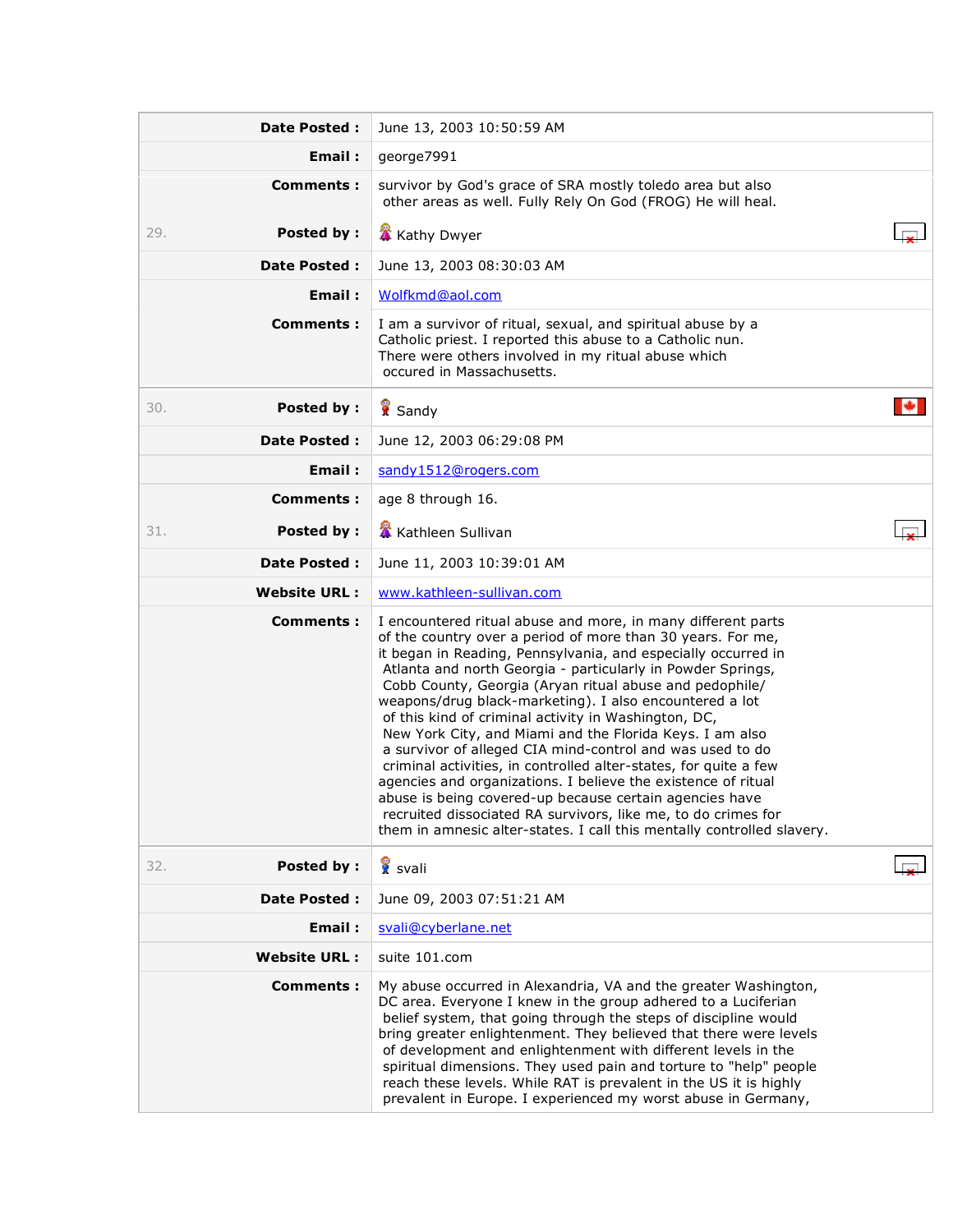|     |                     | France and the UK.                                                                                                                                                         |  |
|-----|---------------------|----------------------------------------------------------------------------------------------------------------------------------------------------------------------------|--|
| 33. | Posted by:          | 发 Vj                                                                                                                                                                       |  |
|     | <b>Date Posted:</b> | June 06, 2003 09:02:59 AM                                                                                                                                                  |  |
|     | Comments:           | none                                                                                                                                                                       |  |
| 34. | <b>Posted by:</b>   | 魯 DD                                                                                                                                                                       |  |
|     | Date Posted :       | May 31, 2003 06:40:17 PM                                                                                                                                                   |  |
|     | Comments:           | Pensacola W also coast of Fl                                                                                                                                               |  |
| 35. | <b>Posted by:</b>   | Sophie                                                                                                                                                                     |  |
|     | <b>Date Posted:</b> | May 30, 2003 09:40:07 AM                                                                                                                                                   |  |
|     | Email:              | lou mj@hotmail.com                                                                                                                                                         |  |
|     | Comments:           | Long term incest, ritual abuse torture. satanism, bestiality,<br>pornography, juvenil prostitution. Dissociative desorder.<br>Recovery of memory. Eleven years of therapy. |  |
| 36. | <b>Posted by:</b>   | <b>R</b> David Mayer                                                                                                                                                       |  |
|     | <b>Date Posted:</b> | May 26, 2003 06:20:31 PM                                                                                                                                                   |  |
|     | <b>Website URL:</b> | http://www.didsrasurvivors.com                                                                                                                                             |  |
|     | Comments:           | At approximately age two I endured SRA and RAT at<br>Medicine Hat, Alberta and then again at 41 at Brooks, Alberta.                                                        |  |
| 37. | Posted by:          | <b>X</b> Jenny                                                                                                                                                             |  |
|     | <b>Date Posted:</b> | May 22, 2003 12:58:45 PM                                                                                                                                                   |  |
|     | Comments:           | I was abused by my father and a satanic cult in<br>San Bernardino County, California, and possibly<br>the Bay Area as well.                                                |  |
| 38. | <b>Posted by:</b>   | <b>當</b> christina                                                                                                                                                         |  |
|     | <b>Date Posted:</b> | May 19, 2003 09:43:51 PM                                                                                                                                                   |  |
|     | Email:              | hiddensecrets2002@hotmail.com                                                                                                                                              |  |
|     | <b>Website URL:</b> | earthlink                                                                                                                                                                  |  |
|     | <b>Comments:</b>    | Perth, the City of Light.                                                                                                                                                  |  |
| 39. | <b>Posted by:</b>   | $\frac{1}{2}$ kathy                                                                                                                                                        |  |
|     | <b>Date Posted:</b> | May 19, 2003 12:00:01 AM                                                                                                                                                   |  |
|     | <b>Email:</b>       | panseymom@hotmail.com                                                                                                                                                      |  |
|     | <b>Comments:</b>    | West Valley, Murray, Riverton, Vernal Utah                                                                                                                                 |  |
| 40. | <b>Posted by:</b>   | <b>A</b> Dyanne                                                                                                                                                            |  |
|     | <b>Date Posted:</b> | May 17, 2003 05:07:36 AM                                                                                                                                                   |  |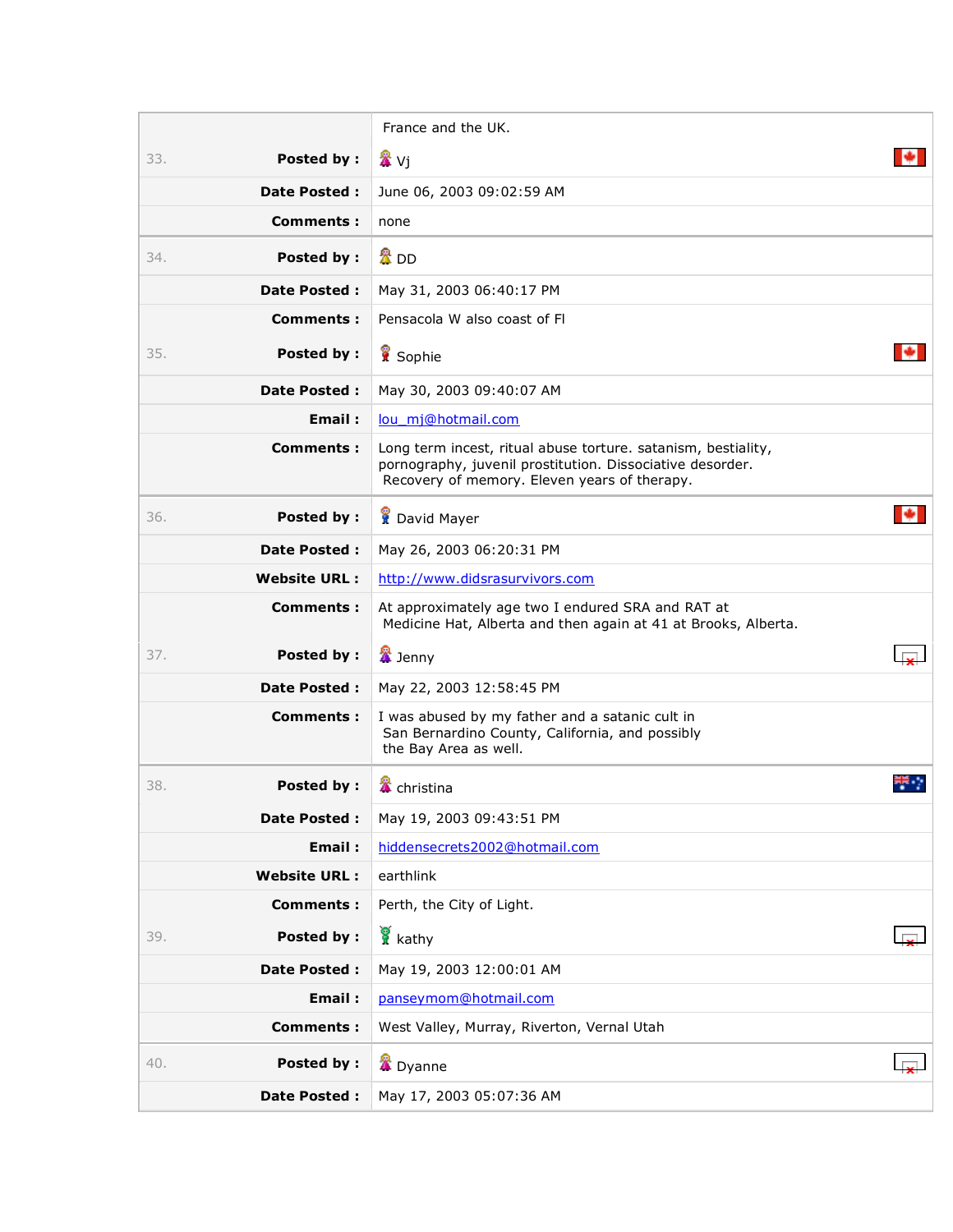|     | Email:              | dyandall2@yahoo.com                                                                                        |  |
|-----|---------------------|------------------------------------------------------------------------------------------------------------|--|
|     | Comments:           | children do not lie about ritual abusebelieve the children                                                 |  |
| 41. | <b>Posted by:</b>   | 盘 MM                                                                                                       |  |
|     | <b>Date Posted:</b> | May 14, 2003 04:38:07 PM                                                                                   |  |
|     | Email:              | rkar@twave.net                                                                                             |  |
|     | <b>Comments:</b>    | Piedmont NC                                                                                                |  |
| 42. | <b>Posted by:</b>   | theresia kusmiadi                                                                                          |  |
|     | <b>Date Posted:</b> | May 14, 2003 11:14:23 AM                                                                                   |  |
|     | Email:              | theresiakusmiadi@yahoo.com                                                                                 |  |
|     | Comments:           | like to join the movement                                                                                  |  |
| 43. | Posted by:          | Laura                                                                                                      |  |
|     | Date Posted :       | May 10, 2003 08:10:39 PM                                                                                   |  |
|     | Comments:           | Cleveland, OH and Miami, Fl. Ritual abuse and mind control.                                                |  |
| 44. | Posted by:          | <b>當</b> Carrie Dawn                                                                                       |  |
|     | Date Posted :       | May 08, 2003 06:35:15 PM                                                                                   |  |
|     | Email:              | carriedawn@ritualabuse.net                                                                                 |  |
|     | <b>Website URL:</b> | http://www.ritualabuse.net                                                                                 |  |
|     | <b>Comments:</b>    | My abuse was predominantly in Southern California.<br>But also in Nevada, Washington D.C., and in Germany. |  |
| 45. | Posted by:          | <b>■</b> KR                                                                                                |  |
|     | <b>Date Posted:</b> | April 29, 2003 07:24:45 PM                                                                                 |  |
|     | <b>Comments:</b>    | Bryan, TX                                                                                                  |  |
| 46. | Posted by:          | <b>R</b> KR                                                                                                |  |
|     | Date Posted :       | April 29, 2003 07:24:28 PM                                                                                 |  |
|     | <b>Comments:</b>    | Byromville GA, Warner Robins GA, Cairo GA,<br>St. Simons Island, GA                                        |  |
| 47. | <b>Posted by:</b>   | <b>K</b> Spaz                                                                                              |  |
|     | <b>Date Posted:</b> | April 28, 2003 03:49:39 PM                                                                                 |  |
|     | <b>Comments:</b>    | Maniitoulin Island                                                                                         |  |
| 48. | <b>Posted by:</b>   | 盘 Karen                                                                                                    |  |
|     | Date Posted :       | April 28, 2003 01:47:27 AM                                                                                 |  |
|     | <b>Website URL:</b> | http://www.reachingforthelight4u.de.vu/                                                                    |  |
|     | <b>Comments:</b>    | it wans 't only the area of Germany (former West-Germany),                                                 |  |
|     |                     |                                                                                                            |  |